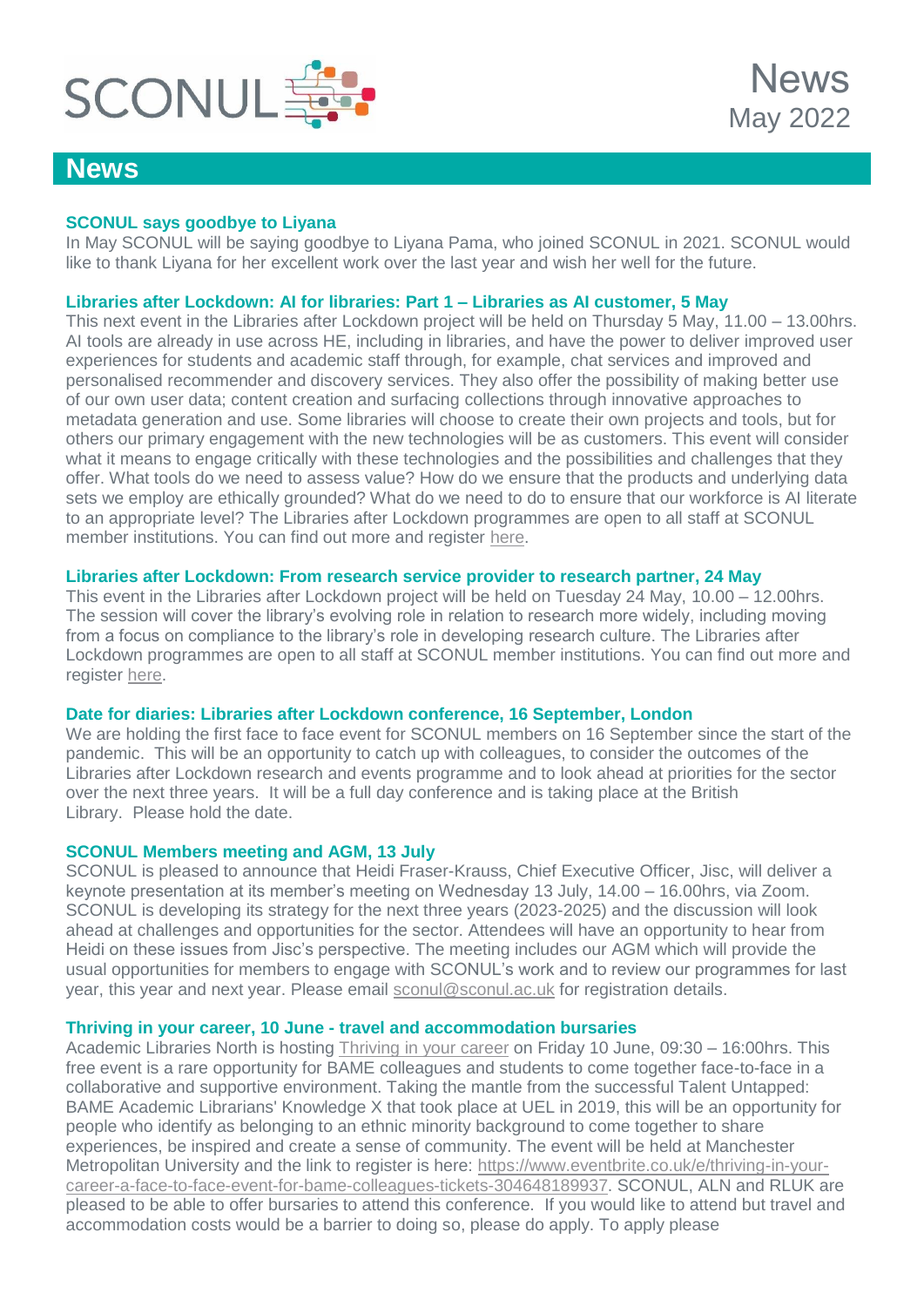email [academiclibrariesnorth@sconul.ac.uk,](mailto:academiclibrariesnorth@sconul.ac.uk?subject=ALN%20sponsored%20places) using the email subject 'ALN sponsored places' and include the following information:

- Your name, job title and name of institution if you belong to one
- Maximum 250 words on why you feel attending the event will be beneficial to you
- Your thoughts on how you might share your experiences before, during and after the event.

Deadline for applications is by Friday 13 May. [Read more](https://www.sconul.ac.uk/news/thriving-in-your-career-10-june-2022-travel-and-accommodation-bursaries)

#### **UKRI OA Policy update**

UKRI has published further updates on its OA policy which is available here: [Open access policy update](https://www.ukri.org/news/open-access-policy-update/)  – [UKRI.](https://www.ukri.org/news/open-access-policy-update/) From 1 April 2022, authors and research organisations will be able to check to see whether journals offer publishing options that enable compliance with the UKRI open access policy via the [Journal Checker Tool,](https://journalcheckertool.org/) which will be developed further in response to feedback from the sector.

#### **New community channel for UKRI OA policy implementation**

Jisc have set up a secure place where you can post questions, share information and learn from Jisc and others around UKRI OA policy implementation. This channel is only open to institutions and Jisc have initially housed it within their Digital Research Community site. Jisc will monitor the channel, answer questions where they can and support the sharing of ideas and information. If the use of the channel requires it, they will create further subject-based channels. To request to join the Digital Research Community Teams channel please fill out this form:<https://bit.ly/DRCjoinrequest>

#### **Collaborating to support Ukrainian institutions, academics, staff and students**

SCONUL is working with partners across the library community to support Ukrainian academics, researchers, students and staff both in Ukraine and displaced. RLUK, Jisc, The British Library, CILIP, SCONUL, the Archives and Records Association and diverse others are part of a library advisory group supporting the UUK Ukraine Response Taskforce and also working with stakeholders, including publishers, to facilitate access to content and other forms of research. For more information on the various initiatives, please see our dedicated Ukraine Response webpage [here.](https://www.sconul.ac.uk/page/supporting-ukrainian-universities-academics-staff-and-students) Please see here for our [Statement of solidarity with library professionals in Ukraine.](https://www.sconul.ac.uk/news/statement-of-solidarity-with-library-professionals-in-ukraine)

## **'Engaging Libraries' public and HE libraries' collaboration concludes: report released**

A report on the Carnegie UK, Wellcome and Wolfson Foundation 'Engaging Libraries Phase 2' programme has now been released. The programme supported public libraries' collaboration with higher education partners to deliver public engagement activities. Despite Covid challenges to an extensive events programme, 'Engaging Libraries' delivered over 300 events/activities and was well received by the more than 12,000 participants it engaged. [Read more](https://www.sconul.ac.uk/news/engaging-libraries-public-and-he-libraries-collaboration-concludes-report-released)

#### **New RLUK report: Virtual Reading Rooms and Virtual Teaching Spaces amongst collectionholding institutions**

Research Libraries UK (RLUK) has published a new major research report exploring the current and future developments in the area of *Virtual Reading Rooms (VRRs) and Virtual Teaching Spaces (VTSs) amongst collection-holding institutions*. This report presents the results of a recent survey launched by RLUK, in collaboration with members of the International Alliance of Research Library Associations (IARLA). This work informs an ongoing piece of research being undertaken by RLUK regarding the potential of VRRs as digital research infrastructure and the possibilities and benefits of undertaking a networked approach. [Read more](https://www.rluk.ac.uk/rluk-vrr-vts-report2/)

#### **Mercian Collaboration Annual Report 2021**

The Mercian Collaboration has published its 2021 Annual. The report is designed to provide insight into the Collaboration, their activities and those of their various subgroups throughout 2021. [Read more](https://merciancollaboration.org.uk/sites/default/files/publications/Annual%20Report%202021-FINAL.pdf)

#### **Libraries after Lockdown recordings**

Recordings of all previous Libraries after Lockdown events are available to view on the events platform. If you were unable to attend or to stay online or simply want to re-visit the various discussions, login to the event site with your existing credentials. You will also find materials referenced, including transcripts of the event chat with your comments and questions on the event page under 'resources'.

Available recordings: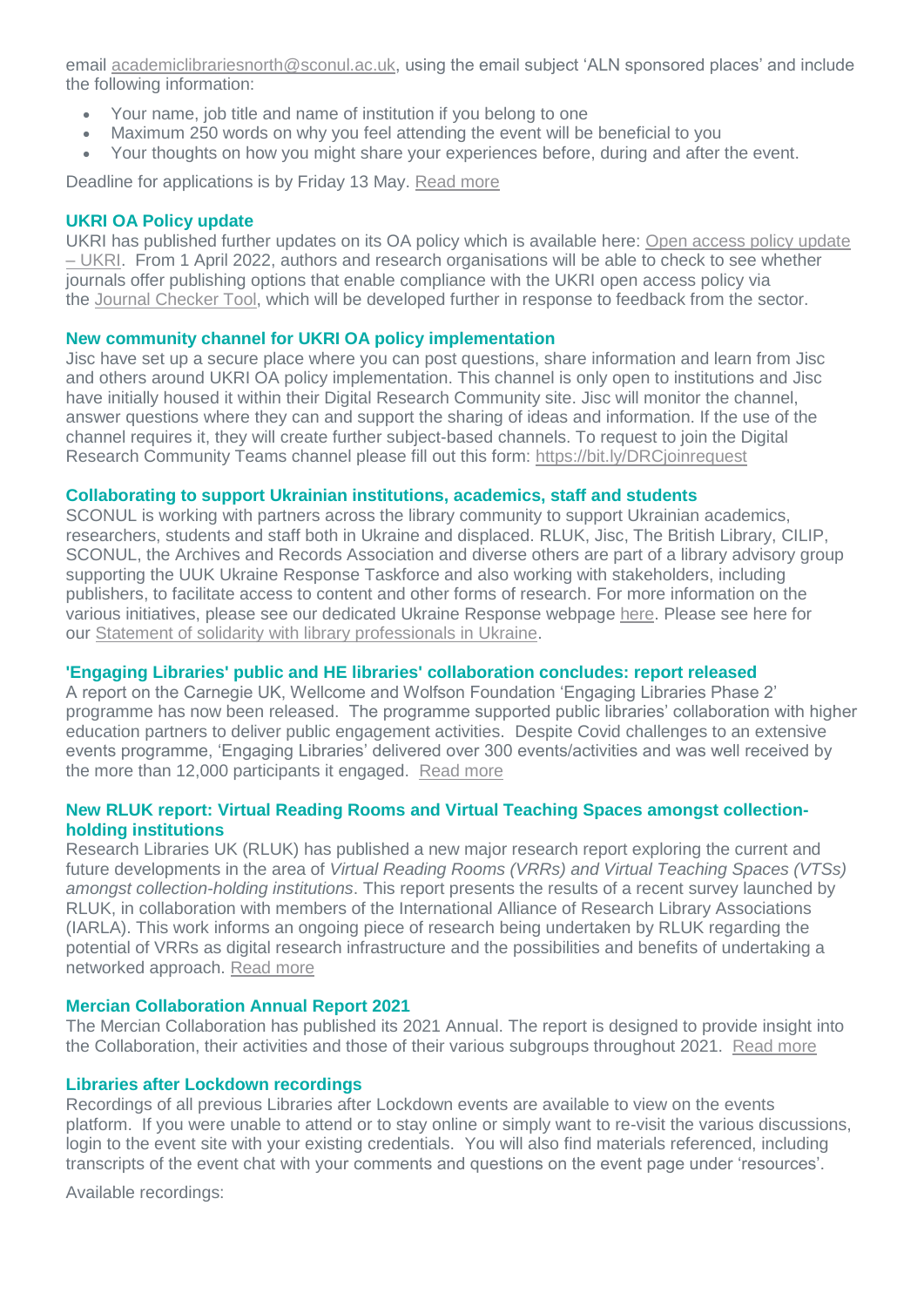## *From Adaptive Practice to Service Redesign*

- Choice and personalisation in blended learning, 1 March 2022
- Blended Learning and the Shape and Design of Library Services, 29 September 2021
- Small and specialist institutions post-pandemic, 15 July 2021
- The campus experience post Covid: what does this mean for library spaces?, 5 July 2021
- Shared international perspectives on libraries' responses to the pandemic, 29 March 2021

## *The Dynamic Workforce*

- **Embracing new ways of working post-pandemic, 31 March**
- Developing a resilient and agile workforce, 26 November 2021
- The library workforce post-pandemic: exchange of experience, 12 July 2021

## *Embracing Disruption*

- Repositories and beyond the evolving landscape, 29 April 2022
- Alternative Approaches to Discovery, 22 March 2022
- ILL and its strategic uses for academic and research libraries, 16 July 2021

The Libraries after Lockdown programmes are open to all staff at SCONUL member institutions. You can find out more and register [here.](https://www.sconul.ac.uk/page/libraries-after-lockdown-a-virtual-collaboration)

## **Updates from our peer organisations:**

- 1. Academic Libraries North<https://www.academiclibrariesnorth.ac.uk/>
- 2. CONUL<https://conul.ie/news/>
- 3. LIBER<https://libereurope.eu/news/>
- 4. M25 Consortium of Academic Libraries [https://www.m25lib.ac.uk/about-the-consortium/newsletter](https://www.m25lib.ac.uk/about-the-consortium/newsletter-archive/)[archive/](https://www.m25lib.ac.uk/about-the-consortium/newsletter-archive/)
- 5. Mercian Collaboration<https://merciancollaboration.org.uk/news>
- 6. RLUK<https://www.rluk.ac.uk/rluk-bulletin/>
- 7. SCURL<https://www.scurl.ac.uk/news>
- 8. ucisa<https://www.ucisa.ac.uk/News-and-Views>
- 9. WHELF<https://whelf.ac.uk/>

# **Appointments and job opportunities**

If you have moved to a new role or institution or have any senior job opportunities that you would like us to include, please e-mail [SitMui.Ng@sconul.ac.uk.](mailto:SitMui.Ng@sconul.ac.uk)

## **Vacancy: Library Systems Manager, Coventry University**

Coventry University are looking for a Library Systems Manager. The post holder will play a key role in developing an outstanding customer journey through the digital library environments for the whole Coventry University Group. The ability to solve challenging technical problems and plan and manage change are essential attributes for this role. Working under the guidance of the Head of Library Systems, the post holder will undertake direct operational responsibility for configuring and maintaining the library management and discovery systems (currently Alma/Primo). The Library Systems Manager will also be expected to implement, support, and evolve a wide range of library systems, including laptop loans, enquiry, and customer information systems (currently through the Springshare group of applications). **Closing date 6 May** [Read more](https://www.coventry.ac.uk/globalassets/media/global/job-descriptions/req009396---library-systems-manager---jd.pdf)

## **Vacancy: Assistant Customer Services Manager, Cardiff University**

Cardiff University Library Service is recruiting for the role of Assistant Customer Services Manager. The Assistant Customer Services Manager supports the provision of front-line library services, both on-site and remote. The role holder will lead on a number of service areas ensuring that they are meeting customer needs, regularly monitoring and evaluating each service to maximise their effectiveness and exploring trends and innovation across Higher Education in these areas to identify continual improvement. Areas that will be covered by this role will include our online chat service, study space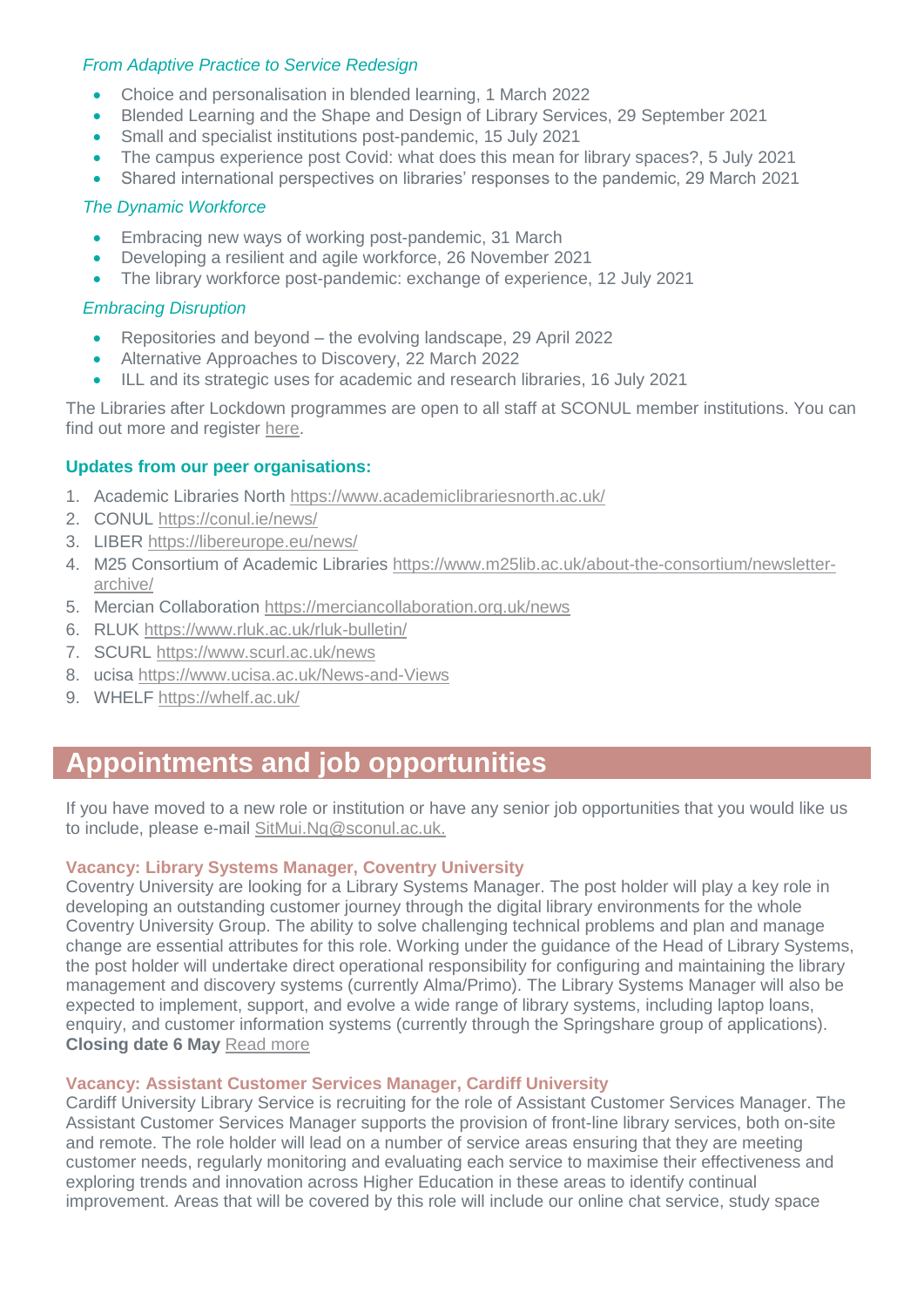bookings, laptop loans, IT liaison, open access workstation provision and disability support. **Closing date 7 May** [Read more](https://krb-sjobs.brassring.com/TGnewUI/Search/home/HomeWithPreLoad?partnerid=30011&siteid=5460&PageType=JobDetails&jobid=1946037#jobDetails=1946037_5460)

#### **Vacancy: Assistant Liaison Librarian (CBASS), Brunel University**

Brunel University London Library Services, has a new professional opportunity, aimed at recently qualified information professionals, in its respected and friendly Academic Services team of liaison librarians. The post holder will contribute to the development and delivery of high quality and customerfocused library services which support the academic activities of the University and its constituent Colleges. They will be helping to support specified courses and programmes of study within the College of Business, Arts and Social Sciences (CBASS), specifically Brunel Business School (BBS), planning and delivering information literacy sessions, supporting research and participating in relevant committees. **Closing date 8 May** [Read more](https://careers.brunel.ac.uk/vacancy/assistant-liaison-librarian-cbass-11984-483654.html)

## **Vacancy: Assistant Head of Library Services: Research Services, Technological University Dublin**

TU Dublin are seeking to appoint an Assistant Head of Library Services: Research Services. Reporting to the Head of Library Services, the post holder will ensure the provision of pro-active leadership, the efficient use of budget and staff resources, and the effective delivery of services. They will contribute to the development and implementation of Library Services' strategy, in alignment with the University's strategic plan. The Assistant Head of Library Services: Research Services will have strategic responsibility for developing and delivering a range of library research services at all stages of the research life cycle in the context of Open Science and Open Research initiatives and ongoing developments in scholarly communication. **Closing date 9 May** [Read more](https://www.tudublin.ie/vacancies/)

## **Vacancy: Systems and Digital Services Librarian, Bournemouth University**

Bournemouth University are looking for a Systems and Digital Services Librarian to manage and develop the Library and Learning Service (LLS) digital systems, infrastructure and resources. Working collaboratively with LLS colleagues, University stakeholders, and external suppliers, the post holder will proactively identify best practice and lead in the development and implementation of library systems, policies and procedures to enhance the user experience. Bournemouth University are currently upgrading to OCLC Worldshare Management System (WMS), and the post holder will play a key role in the migration project. **Closing date 9 May** [Read more](https://www.bournemouth.ac.uk/about/jobs/systems-digital-services-librarian)

#### **Vacancy: Academic Liaison Librarian (CEDPS), Brunel University**

Brunel University London Library Services is seeking an Academic Liaison Librarian. The post holder, you will contribute to the development and delivery of high quality and customer-focused library services which support the academic activities of the University and its constituent Colleges. They will be supporting specified courses and programmes of study within the College of Engineering, Design and Physical Sciences (CEPDS), planning and delivering information literacy sessions, supporting research and participating in relevant committees. **Closing date 9 May** [Read more](https://careers.brunel.ac.uk/vacancy/academic-liaison-librarian-10729-482550.html)

## **Vacancy: Digital Skills Advisor(s), University of Wales Trinity Saint David**

UWTSD Library and Learning Resources currently has two Digital Skills Advisor roles out for recruitment. The post holder will contribute to the development, planning and delivery of a range of digital capabilities and skills support services designed to meet the needs of university staff and students. This role will require close collaboration and liaison with members of the Digital Services team, as well as liaise with academic and professional services colleagues across the university. These posts will join colleagues in the newly launched DigiCentre, for further details see [UWTSD Digital Skills -](https://digitalskills.uwtsd.ac.uk/) [UWTSD Digital SKills.](https://digitalskills.uwtsd.ac.uk/) **Closing date 10 May** [Read more](https://jobs.uwtsd.ac.uk/)

## **Vacancy: Head of Academic Services, University of Huddersfield**

University of Huddersfield are looking for an individual to lead the Academic Services team within the Library. The team delivers key services supporting teaching, learning, research, archives, and records management practice across the University; along with academic liaison, information literacy, research support, collection development/procurement, library systems and archives and records management. As a member of the senior management team of Computing and Library Services the post holder will help develop and deliver the strategy and policies within a customer focussed environment. **Closing date 10 May** [Read more](https://www.hud.ac.uk/hr/jobs/)

**Vacancy: Faculty Librarian, University of South Wales**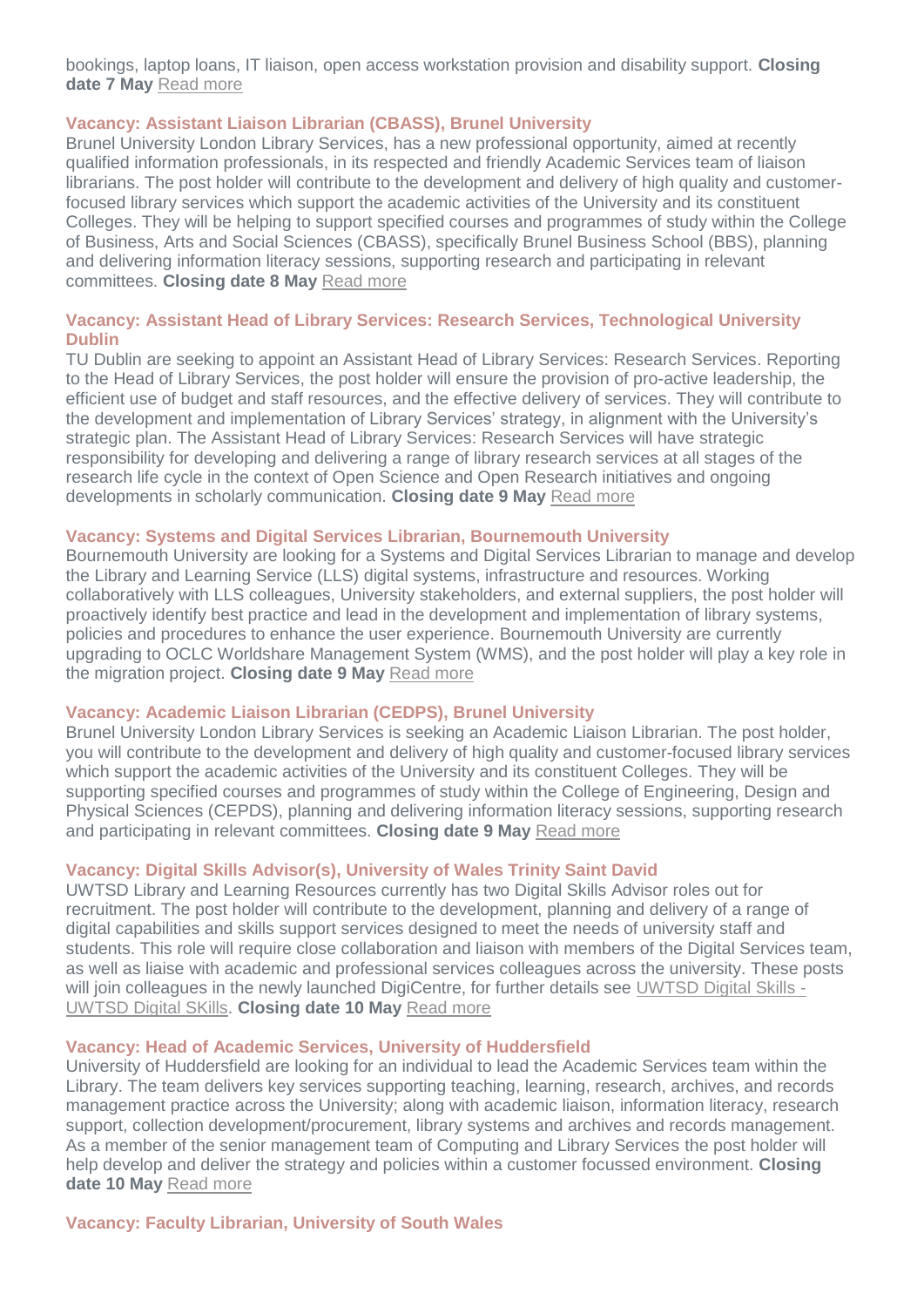University of South Wales are seeking a new permanent 0.8 FTE Faculty Librarian, based within the Library Academic Services Team. The new role has arisen due to a successful Health Tender contract awarded to the University, and the resultant expansion of the USW Faculty of Life Sciences & Education. The focus of this role will be on Sport and Chiropractic subject specialisms, and the successful appointee will be joining an established, collaborative and welcoming professional team. **Closing date 10 May** [Read more](https://ce0091li.webitrent.com/ce0091li_webrecruitment/wrd/run/ETREC107GF.open?VACANCY_ID=847575CdG3&WVID=4597166Rdv&LANG=USA)

## **Vacancy: Digital Services Librarian (Maternity cover), University of Chichester**

University of Chichester are currently seeking to recruit a part time Digital Services Librarian to cover a period of maternity leave for up to nine months within the Library Services Department. The post holder will be responsible for supporting the development of the Library's electronic information environment as well as the co-ordination of the Library Management and Self- Issue Systems. They will liaise closely with the Corporate and Elearning Systems team to support and develop services. This role could be an excellent secondment opportunity for University employees wanting to develop their library systems, open access knowledge and skills. **Closing date 13 May** [Read more](https://www.chi.ac.uk/about-us/working-for-us/)

## **Vacancy: Open Research Assistant, Aston University**

In this newly created role, the post holder will work within Library Services as part of the Open Research Team responsible for supporting and promoting FAIR open research practice at Aston University, including open access workflows. This post will have a specific responsibility for assisting the Open Research Manager in supporting UKRI-funded researchers to comply with the UKRI Open Access Policy, both through the green and gold open access routes (including Read & Publish deals and rights retention). **Closing date 15 May** [Read more](https://jobs.aston.ac.uk/Vacancy.aspx?ref=R220250)

## **Vacancy: Research Data Specialist (Maternity Cover), Aston University**

This 12 month maternity cover post will be responsible for supporting Open Research Data at the university; promoting best practice and assisting Aston University researchers to comply with funder open data requirements. The post holder will be responsible for managing Aston's research data deposits via our Eprints data repository and advising the Aston community on best practice around open research data and research data management. **Closing date 15 May** [Read more](https://jobs.aston.ac.uk/Vacancy.aspx?ref=R220243)

## **Vacancy: Librarian – Systems, Discovery and Access, Birmingham City University**

Birmingham City University (BCU) have an opportunity for a user-focused, driven and innovative individual to serve as the Librarian – Systems, Discovery and Access for the Library and Learning Resources (L&LR). Working collaboratively with the entire L&LR team and other stakeholders of the BCU community, this post is responsible for the implementation, operational management and continuous service development of library technologies and customer-focused IT services to meet the evolving needs of the library user communities and deliver the strategic direction of optimising engagement with library resources and services. **Closing date 16 May** [Read more](https://jobs.bcu.ac.uk/Vacancy.aspx?ref=042022-258)

## **Vacancy: Head of Digital Systems, University College Cork**

UCC wishes to appoint an experienced administrator to the role of Head of Digital Systems. Reporting to the Director of Library Services, the Head of Digital Systems - Library will lead a team of library and technology specialists in developing UCC Library's digital library infrastructure, metadata services, discovery services, and digital asset management capacity. The post holder will oversee and further develop the following functions: library systems and support services; electronic resources; cataloguing & metadata. The position will define and articulate the vision, strategic directions, and priorities for library systems and digital services in a dynamic environment that values creativity, teamwork, and innovation. **Closing date 19 May** [Read more](https://my.corehr.com/pls/uccrecruit/erq_search_package.search_form?p_company=5023&p_internal_external=E)

## **Vacancy: Head of Research Services, University College Cork**

UCC wishes to appoint an experienced administrator to the role of Head of Research Services. Reporting to the Director of Library Services, the Head of Research Services - Library will lead the UCC Library Research Services team in developing and delivering a range of innovative services in support of robust, reproducible, and open research practices. This new portfolio is designed to meet the rapidly developing and increasingly complex needs of researchers operating in a digital research and scholarship environment. It is intricately connected to the University's strategic goals to strengthen UCC's research impact, and the role holder will directly support University-level initiatives in this area. The role holder will become the chief authority in the University on Open Science and by developing expertise in all aspects of OS will lead on the adoption of best practice in all research-related activity.